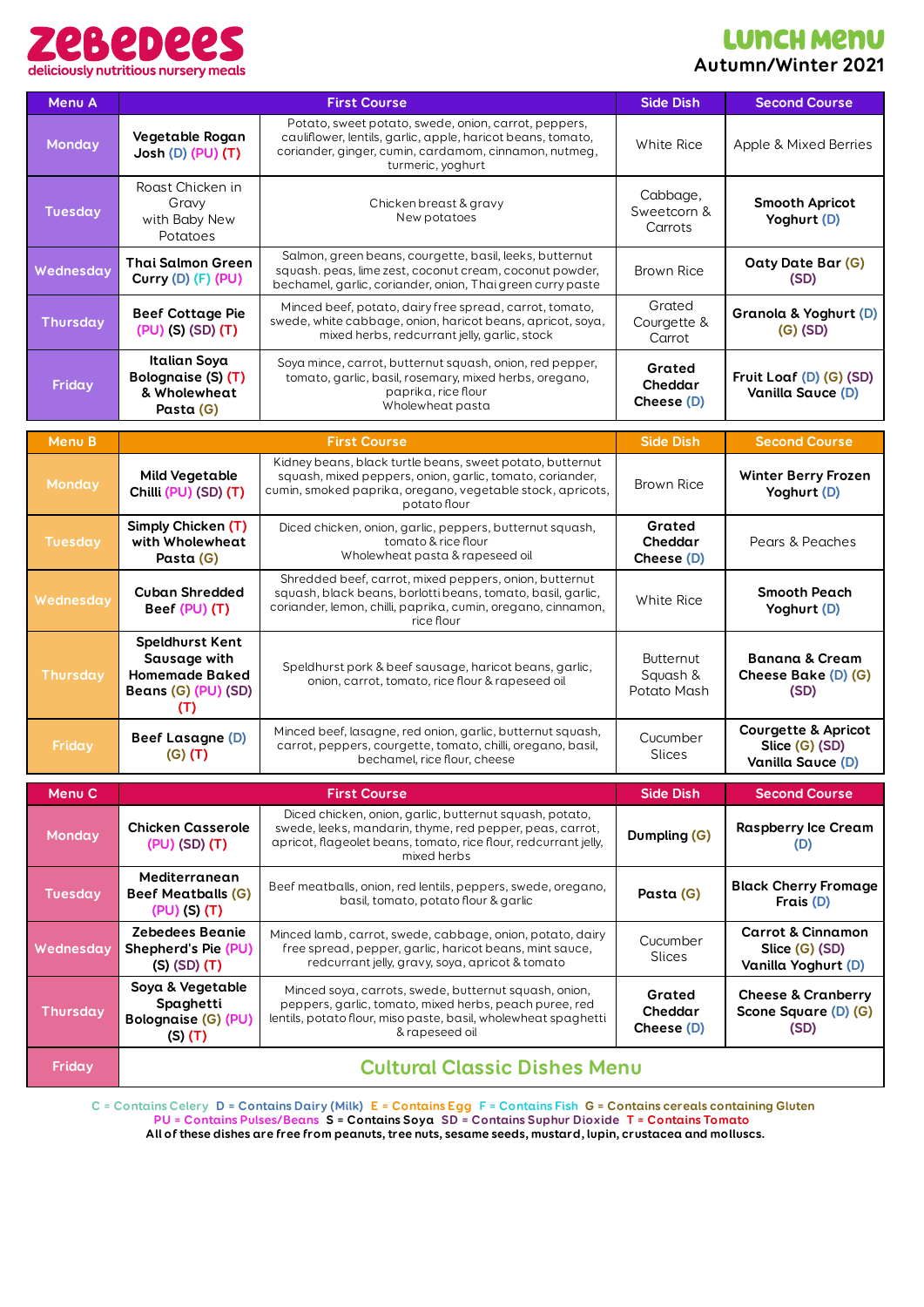### Lunch Menu **Autumn/Winter 2021**

| ╖<br>ᡂ<br>の<br>吉<br>Fish<br>⊳<br>663<br><b>Beef</b><br>Gluten<br>yairy<br>Celery<br>Halal<br>itric<br>♪<br>ō.<br>D | n<br>$\frac{1}{2}$<br>ഗ<br>Vegetariar<br>pópo<br>ত<br>Tomata<br>Suphites<br>Pulse/<br>읏<br>க்<br>ğ |
|--------------------------------------------------------------------------------------------------------------------|----------------------------------------------------------------------------------------------------|
|--------------------------------------------------------------------------------------------------------------------|----------------------------------------------------------------------------------------------------|

| <b>Menu A</b>     | <b>Dish</b><br><b>Dietaries</b>                              |                  |  |           |  |                  |           |  |  |  |                         |  |  |                        |
|-------------------|--------------------------------------------------------------|------------------|--|-----------|--|------------------|-----------|--|--|--|-------------------------|--|--|------------------------|
|                   | Vegetable Rogan Josh                                         |                  |  |           |  |                  |           |  |  |  |                         |  |  |                        |
| Monday            | White Rice                                                   |                  |  |           |  |                  |           |  |  |  |                         |  |  |                        |
|                   | Apple & Mixed Berries                                        |                  |  |           |  |                  |           |  |  |  |                         |  |  |                        |
|                   | Roast Chicken in Gravy                                       |                  |  |           |  |                  |           |  |  |  |                         |  |  |                        |
| <b>Tuesday</b>    | with Baby New Potatoes                                       |                  |  |           |  |                  |           |  |  |  |                         |  |  |                        |
|                   | Cabbage, Sweetcorn & Carrots                                 |                  |  |           |  |                  |           |  |  |  |                         |  |  |                        |
|                   | Smooth Apricot Yoghurt                                       |                  |  |           |  |                  |           |  |  |  |                         |  |  |                        |
|                   | Thai Salmon Green Curry                                      |                  |  |           |  |                  |           |  |  |  |                         |  |  |                        |
| Wednesday         | <b>Brown Rice</b><br>Oaty Date Bar                           |                  |  |           |  |                  |           |  |  |  |                         |  |  | $\bullet$<br>$\bullet$ |
|                   | <b>Beef Cottage Pie</b>                                      |                  |  |           |  |                  |           |  |  |  |                         |  |  |                        |
| <b>Thursday</b>   | <b>Grated Courgette &amp; Carrot</b>                         |                  |  |           |  |                  |           |  |  |  |                         |  |  |                        |
|                   | Granola & Yoghurt                                            |                  |  | O         |  |                  |           |  |  |  |                         |  |  |                        |
|                   | Italian Soya Bolognaise                                      |                  |  |           |  |                  |           |  |  |  |                         |  |  | $\bullet$              |
|                   | & Wholewheat Pasta                                           |                  |  |           |  |                  |           |  |  |  |                         |  |  |                        |
| Friday            | <b>Grated Cheddar Cheese</b>                                 |                  |  |           |  |                  |           |  |  |  |                         |  |  |                        |
|                   | Fruit Loaf                                                   |                  |  | $\bullet$ |  |                  |           |  |  |  |                         |  |  |                        |
|                   | Vanilla Sauce                                                |                  |  |           |  |                  |           |  |  |  |                         |  |  |                        |
|                   |                                                              |                  |  |           |  |                  |           |  |  |  |                         |  |  |                        |
| Menu B            | <b>Dish</b>                                                  | <b>Dietaries</b> |  |           |  |                  |           |  |  |  |                         |  |  |                        |
|                   | Mild Vegetable Chilli                                        |                  |  |           |  |                  |           |  |  |  |                         |  |  |                        |
| Monday            | <b>Brown Rice</b>                                            |                  |  |           |  |                  |           |  |  |  |                         |  |  |                        |
|                   | Winter Berry Frozen Yoghurt                                  |                  |  | $\bullet$ |  |                  |           |  |  |  |                         |  |  |                        |
|                   | Simply Chicken                                               |                  |  |           |  |                  |           |  |  |  |                         |  |  |                        |
| <b>Tuesday</b>    | with Wholewheat Pasta                                        |                  |  |           |  |                  |           |  |  |  |                         |  |  | $\bullet$              |
|                   | <b>Grated Cheddar Cheese</b>                                 |                  |  |           |  |                  |           |  |  |  |                         |  |  |                        |
|                   | Pears & Peaches                                              |                  |  |           |  |                  |           |  |  |  |                         |  |  | $\bullet$              |
|                   | <b>Cuban Shredded Beef</b>                                   |                  |  |           |  |                  |           |  |  |  |                         |  |  |                        |
| Wednesday         | <b>White Rice</b>                                            |                  |  |           |  |                  |           |  |  |  |                         |  |  | $\bullet$              |
|                   | Smooth Peach Yoghurt                                         |                  |  | $\bullet$ |  |                  |           |  |  |  |                         |  |  |                        |
|                   | Speldhurst Kent Sausage with Homemade Baked Beans            |                  |  |           |  |                  |           |  |  |  |                         |  |  |                        |
| <b>Thursday</b>   | Butternut Squash & Potato Mash<br>Banana & Cream Cheese Bake |                  |  | $\bullet$ |  | $\bullet$        | $\bullet$ |  |  |  |                         |  |  | $\bullet$              |
|                   |                                                              |                  |  |           |  |                  |           |  |  |  |                         |  |  |                        |
|                   | <b>Beef Lasagne</b><br>Cucumber Slices                       |                  |  |           |  |                  |           |  |  |  |                         |  |  |                        |
| <b>Friday</b>     | Courgette & Apricot Slice                                    |                  |  |           |  |                  |           |  |  |  |                         |  |  |                        |
|                   | Vanilla Sauce                                                |                  |  |           |  |                  |           |  |  |  |                         |  |  |                        |
|                   |                                                              |                  |  |           |  |                  |           |  |  |  |                         |  |  |                        |
| Menu <sub>C</sub> | <b>Dish</b>                                                  |                  |  |           |  | <b>Dietaries</b> |           |  |  |  |                         |  |  |                        |
|                   | <b>Chicken Casserole</b>                                     |                  |  |           |  |                  |           |  |  |  |                         |  |  |                        |
| Monday            | Dumpling                                                     |                  |  |           |  |                  |           |  |  |  |                         |  |  | $\bullet$              |
|                   | Raspberry Ice Cream                                          |                  |  |           |  |                  |           |  |  |  |                         |  |  |                        |
|                   | Mediterranean Beef Meatballs                                 |                  |  |           |  |                  |           |  |  |  |                         |  |  |                        |
| <b>Tuesday</b>    | Pasta                                                        |                  |  |           |  | $\bullet$        |           |  |  |  |                         |  |  |                        |
|                   | <b>Black Cherry Fromage Frais</b>                            |                  |  | $\bullet$ |  |                  |           |  |  |  |                         |  |  |                        |
|                   | Zebedees Beanie Shepherd's Pie                               |                  |  |           |  |                  |           |  |  |  | $\bullet\bullet\bullet$ |  |  |                        |
| Wednesday         | Cucumber Slices                                              |                  |  |           |  |                  |           |  |  |  |                         |  |  |                        |
|                   | Carrot & Cinnamon Slice                                      |                  |  |           |  |                  |           |  |  |  |                         |  |  | $\bullet$              |
|                   | Vanilla Yoghurt                                              |                  |  |           |  |                  |           |  |  |  |                         |  |  |                        |
|                   | Soya & Vegetable Spaghetti Bolognaise                        |                  |  |           |  |                  |           |  |  |  |                         |  |  |                        |
| Thursday          | <b>Grated Cheddar Cheese</b>                                 |                  |  |           |  |                  |           |  |  |  |                         |  |  |                        |
|                   | Cheese & Cranberry Scone Square                              |                  |  |           |  |                  |           |  |  |  |                         |  |  |                        |
| Friday            | <b>Cultural Classic Dishes Menu</b>                          |                  |  |           |  |                  |           |  |  |  |                         |  |  |                        |
|                   |                                                              |                  |  |           |  |                  |           |  |  |  |                         |  |  |                        |

All of these dishes are free from peanuts, tree nuts, sesame seeds, mustard, lupin, crustacea and molluscs.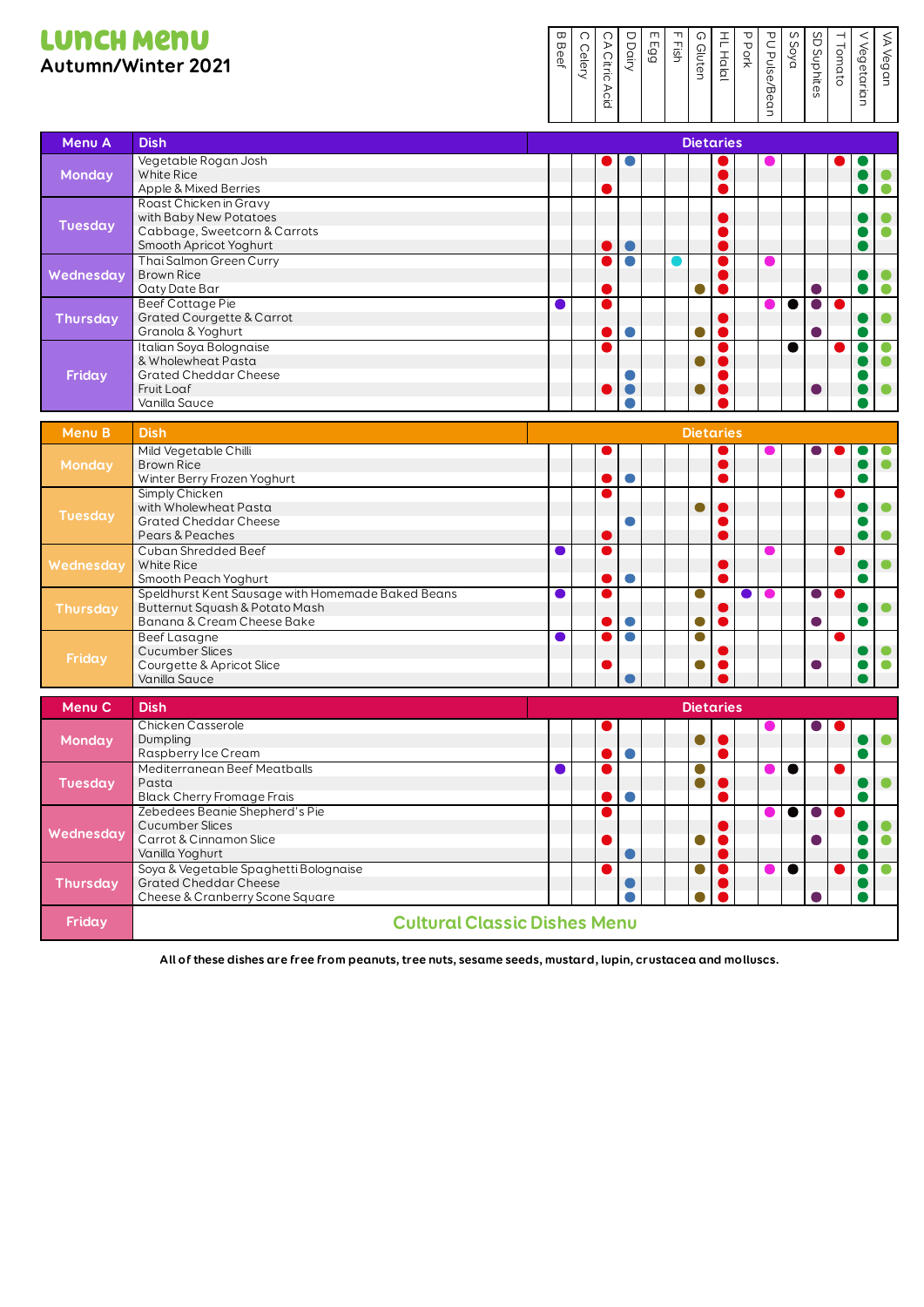## $\mathbf{D}$ deliciously nutritious nursery meals

# CULTURAL CLASSIC DISHES LUNCH MENU

**Autumn/Winter 2021**

| Day                   |                                               | <b>First Course</b>                                                                                                                                                                           | <b>Side Dish</b>     | <b>Second Course</b>                                           |
|-----------------------|-----------------------------------------------|-----------------------------------------------------------------------------------------------------------------------------------------------------------------------------------------------|----------------------|----------------------------------------------------------------|
| <b>29 Oct</b><br>2021 | Beef Tikka Masala<br>(D) (PU) (SD) (T)        | Diced beef, kidney beans, chilli, ginger, garlic, coriander,<br>paprika, garam masala, cinnamon, turmeric, potato,<br>peppers, mango chutney, cream, yoghurt, tomato, red onion,<br>bechamel  | White Rice           | <b>Fruit Salad</b>                                             |
| 19 Nov<br>2021        | Sweet & Sour<br>Chicken (SD) (T)              | Diced chicken, carrot, peppers, onion, basil, coriander,<br>sweetcorn, cornflour, ginger, chilli, cranberry sauce, vinegar,<br>pineapple, tomato                                              | White Rice           | <b>Natural Yoghurt (D)</b><br>with Diced Peaches               |
| 10 Dec<br>2021        | <b>Spiced Lamb</b><br>Tagine (PU) (SD)<br>(T) | Diced lamb, butternut squash, peppers, onion, sweet potato,<br>rosemary, stock, tomato, cinnamon, cumin, date puree,<br>garlic, dried apricots, chickpeas, aduki beans, rice flour,<br>tomato | New Potatoes         | <b>Beetroot &amp; Coconut</b><br>Slice $(D)$ $(E)$ $(G)$ $(S)$ |
| $21$ Jan<br>2022      | Chicken Korma (D)<br>$(SD)$ $(T)$             | Chicken, onion, sweet potato, peppers, mango chutney,<br>cauliflower, bechamel, coconut milk, carrot, garlic, korma<br>paste, lemon juice, cornflour, yoghurt, tomato                         | White Rice           | <b>Fruit Salad</b>                                             |
| 11 Feb<br>2022        | Lamb Moussaka<br>$(D)$ $(T)$                  | Lamb, potato, aubergine, courgette, swede, carrot, onion,<br>bechamel, tomato, thyme, paprika, rosemary, cinnamon,<br>mixed herbs, stock, rice flour                                          | Cucumber<br>Slices   | <b>Oaty Fruit &amp; Cereal</b><br><b>Bar (G) (SD)</b>          |
| 4 Mar<br>2022         | <b>Caribbean Chicken</b><br>$(PU)$ $(T)$      | Chicken, onion, garlic, carrot, mango, parsnip, avocado,<br>black beans, yellow split peas, thyme, stock, mixed spice,<br>pineapple, turmeric, tomato, coconut cream                          | Rice & Peas<br>(PU)  | Natural Yoghurt (D)<br>with Apricots                           |
| 25 Mar<br>2022        | Beef Hotpot (SD)<br>(T)                       | Beef, carrot, swede, butternut squash, onion, potato, leeks,<br>tomato, thyme, apricots, paprika, rosemary, stock                                                                             | <b>Grated Carrot</b> | <b>Raspberry &amp; Cream</b><br>Cheese Bake (D) (G)<br>(SD)    |
| 15 Apr<br>2022        | <b>Chicken &amp; Leek Pie</b><br>$(D)$ $(T)$  | Chicken, onion, garlic, leeks, butternut squash, bechamel,<br>tomato, stock, cream, thyme, rosemary, bay leaf, cornflour,<br>potato, sweet potato, swede, dairy free spread                   | Cucumber<br>Slices   | <b>Fruit Salad</b>                                             |

C = Contains Celery D = Contains Dairy (Milk) E = Contains Egg F = Contains Fish G = Contains cereals containing Gluten **PU = Contains Pulses/Beans S = Contains Soya SD = Contains Suphur Dioxide T = Contains Tomato** All of these dishes are free from peanuts, tree nuts, sesame seeds, mustard, lupin, crustacea and molluscs.